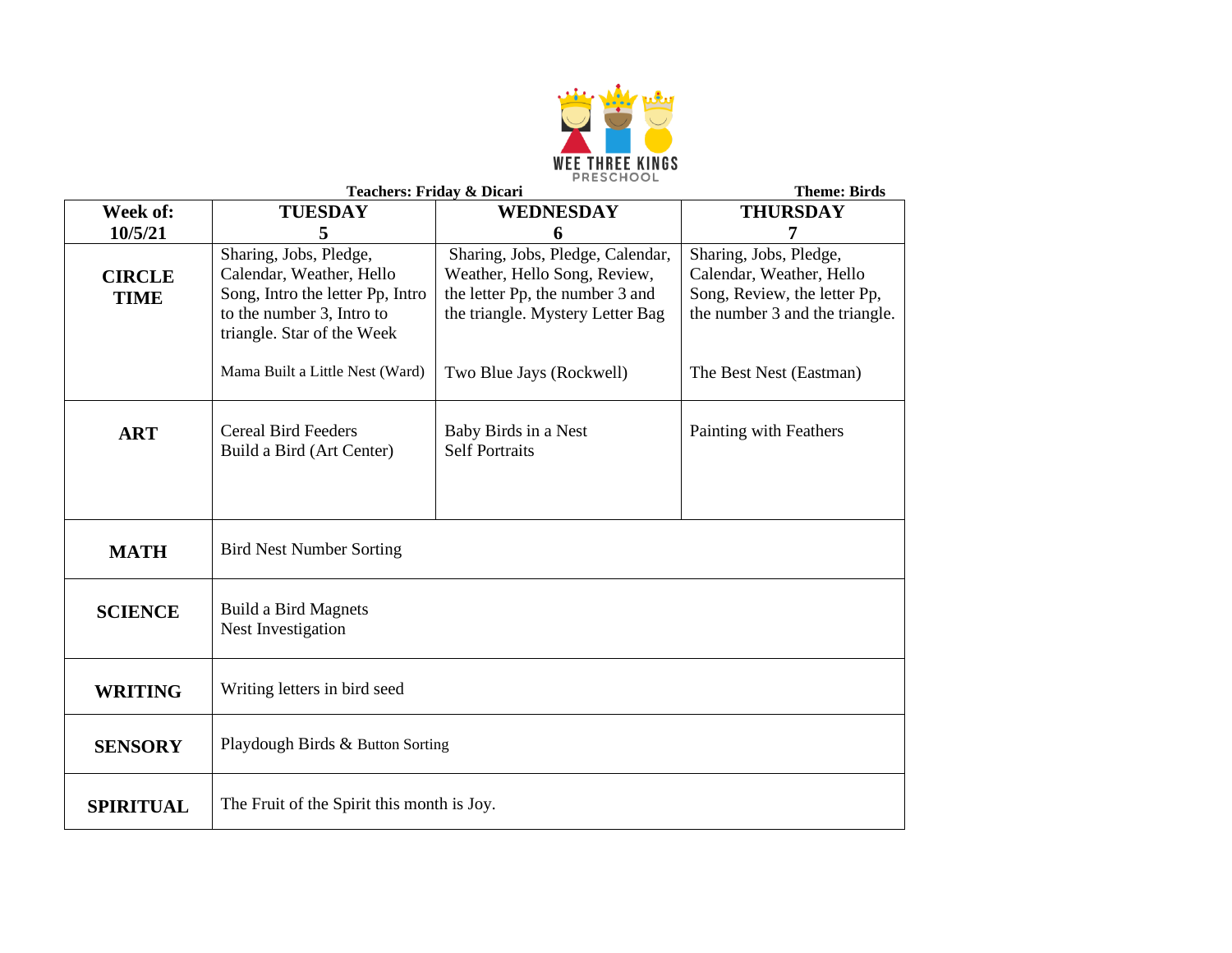| <b>MUSIC &amp;</b><br><b>MOVEMENT</b>           | Mat Man, Days of the Week<br>Playground and Muscle Room |
|-------------------------------------------------|---------------------------------------------------------|
| <b>Dramatic Play</b>                            | Restaurant                                              |
| <b>Special Notes</b><br>And<br><b>Reminders</b> |                                                         |



| Teachers: Friday & Dicari    |                                                                                                                                                                                            | Theme: Fall                                                                                                                                                                         |                                                                                                                                                           |
|------------------------------|--------------------------------------------------------------------------------------------------------------------------------------------------------------------------------------------|-------------------------------------------------------------------------------------------------------------------------------------------------------------------------------------|-----------------------------------------------------------------------------------------------------------------------------------------------------------|
| Week of:                     | <b>TUESDAY</b>                                                                                                                                                                             | WEDNESDAY                                                                                                                                                                           | <b>THURSDAY</b>                                                                                                                                           |
| 10/12/20                     | 12                                                                                                                                                                                         | 13                                                                                                                                                                                  | 14                                                                                                                                                        |
| <b>CIRCLE</b><br><b>TIME</b> | Sharing, Jobs, Pledge,<br>Calendar, Weather, Hello<br>Song, Intro the letter Bb,<br>Intro to the number 4, Intro<br>to rectangle. Star of the<br>Week<br>Red Leaf, Yellow Leaf<br>(Ehlert) | Sharing, Jobs, Pledge,<br>Calendar, Weather, Hello<br>Song, Review, the letter Pp,<br>the number 4 and the<br>rectangle. Mystery Letter Bag<br>The Busy Little Squirrel<br>(Tafuri) | Sharing, Jobs, Pledge,<br>Calendar, Weather, Hello<br>Song, Review, the letter<br>Pp, the number 4 and the<br>Rectangle.<br>Awesome Autumn<br>(Goldstone) |
| <b>ART</b>                   | <b>Watercolor Leaves</b><br><b>Fall Collage</b>                                                                                                                                            | <b>Fall Festival!</b>                                                                                                                                                               | <b>Finish Watercolor Leaves</b>                                                                                                                           |
| <b>MATH</b>                  | Geoboards                                                                                                                                                                                  |                                                                                                                                                                                     |                                                                                                                                                           |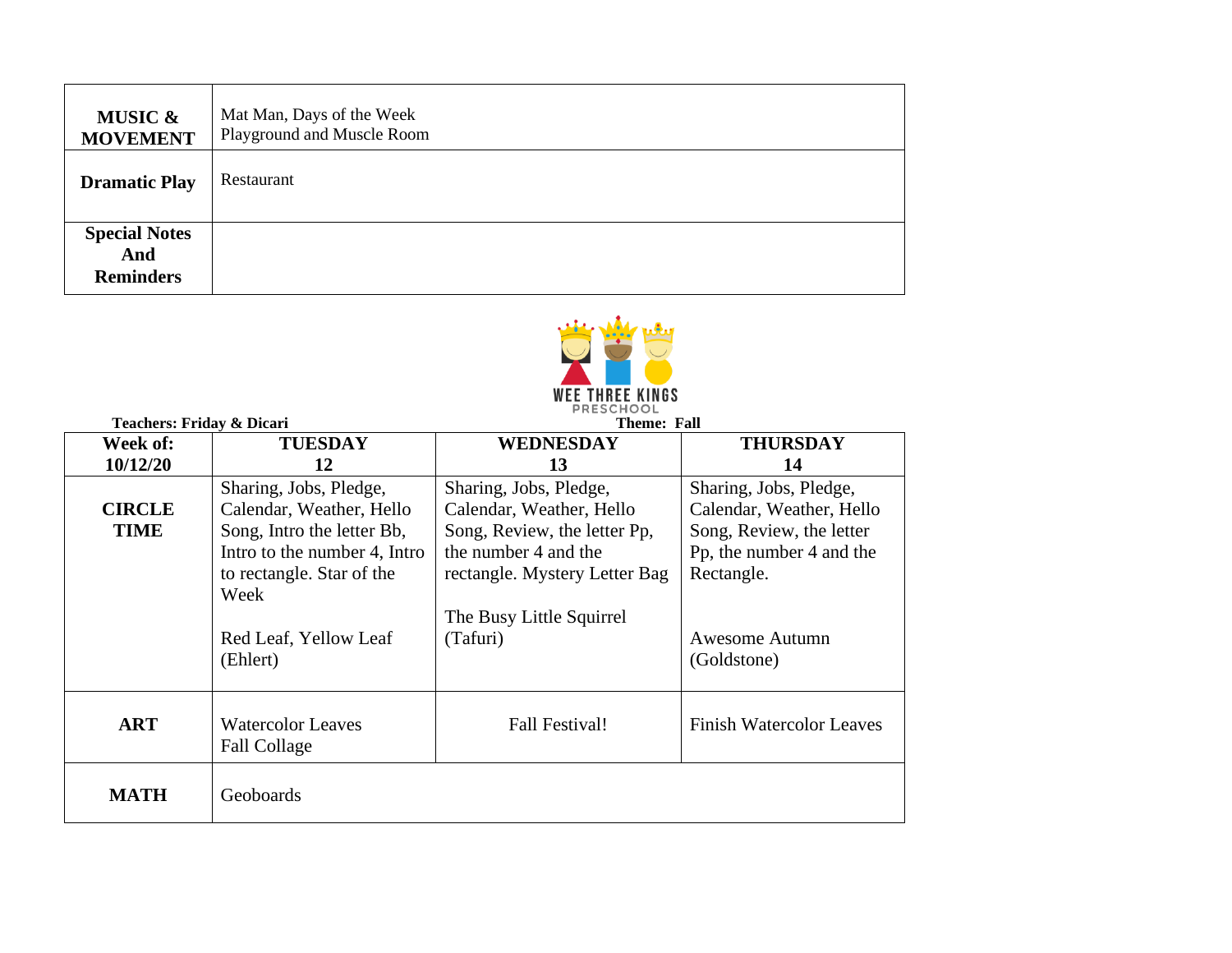|                                                 | Leaf Science Experiment                                         |  |
|-------------------------------------------------|-----------------------------------------------------------------|--|
| <b>SCIENCE</b>                                  | <b>Build a Treehouse</b>                                        |  |
| <b>WRITING</b>                                  | Fall Cards with leaf cut outs                                   |  |
| <b>SENSORY</b>                                  | <b>Fall Paper cutting</b>                                       |  |
| <b>SPIRITUAL</b>                                | The Fruit of the Spirit this month is Joy.                      |  |
| <b>MUSIC &amp;</b><br><b>MOVEMENT</b>           | <b>Playground or Muscle Room</b><br>Leaves are Falling Song     |  |
| <b>Dramatic Play</b>                            | <b>Fall Market</b>                                              |  |
| <b>Special Notes</b><br>And<br><b>Reminders</b> | On Thursday we will have our Fall Festival and go on a hayride. |  |



| Teachers: Friday & Dicari |         | .<br><b>Theme: Spiders</b> |                 |
|---------------------------|---------|----------------------------|-----------------|
| Week of:                  | TUESDAY | WEDNESDAY                  | <b>THURSDAY</b> |
| 10/19/21                  | 10      | 20                         |                 |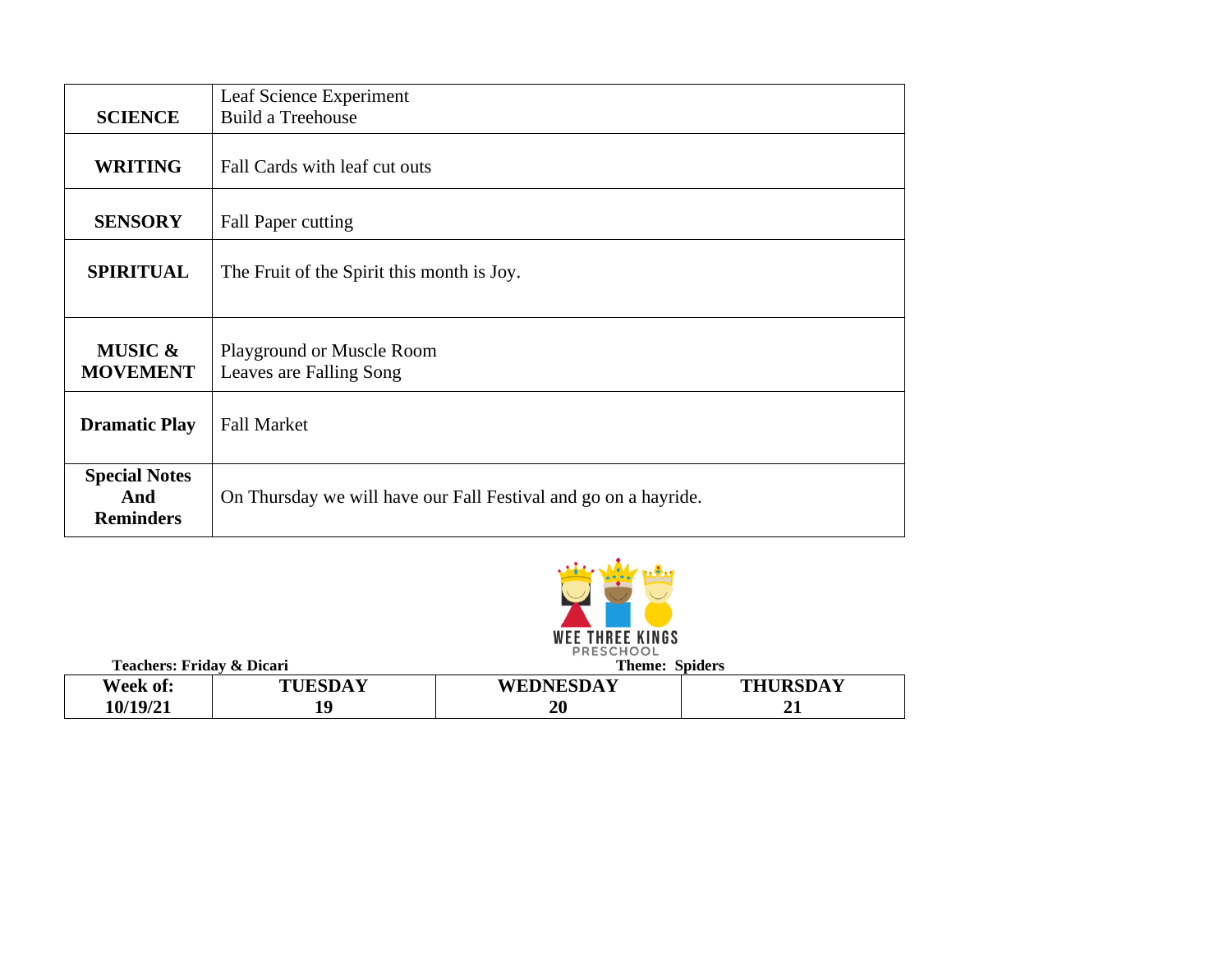| <b>CIRCLE</b><br><b>TIME</b>          | Sharing, Jobs, Pledge,<br>Calendar, Weather, Hello<br>Song, Intro the letter Rr,<br>Intro to the number 5, Intro<br>to Rhombus. Star of the<br>Week | Sharing, Jobs, Pledge,<br>Calendar, Weather, Hello<br>Song, Review, the letter Rr,<br>the number 5 and the square.<br><b>Mystery Letter Bag</b> | Sharing, Jobs, Pledge,<br>Calendar, Weather, Hello<br>Song, Review, the letter<br>Rr, the number 5 and the<br>triangle. Rhombus Hunt |
|---------------------------------------|-----------------------------------------------------------------------------------------------------------------------------------------------------|-------------------------------------------------------------------------------------------------------------------------------------------------|--------------------------------------------------------------------------------------------------------------------------------------|
|                                       | The Very Busy Spider<br>(Carle)                                                                                                                     | Be Nice to Spiders (Graham)                                                                                                                     | Miss Spider's Tea Party<br>(Kirk)                                                                                                    |
| <b>ART</b>                            | Spider Webs<br><b>Fall Trees</b>                                                                                                                    | 3D Spiders<br>Spider Web Lacing                                                                                                                 | Finish 3D Spiders<br><b>Easel Painting</b>                                                                                           |
| <b>MATH</b>                           | Geoboards                                                                                                                                           |                                                                                                                                                 |                                                                                                                                      |
| <b>SCIENCE &amp;</b><br><b>STEM</b>   | Introduction to the microscope<br>Parts of a Spider                                                                                                 |                                                                                                                                                 |                                                                                                                                      |
| <b>WRITING</b>                        | Magnetic Letters at the Writing Center                                                                                                              |                                                                                                                                                 |                                                                                                                                      |
| <b>SENSORY</b>                        | Playdough Spiders                                                                                                                                   |                                                                                                                                                 |                                                                                                                                      |
| <b>SPIRITUAL</b>                      | The Fruit of the Spirit this month is Joy!                                                                                                          |                                                                                                                                                 |                                                                                                                                      |
| <b>MUSIC &amp;</b><br><b>MOVEMENT</b> | There's a Spider on the Floor!<br>Playground or Muscle Room                                                                                         |                                                                                                                                                 |                                                                                                                                      |
| <b>Dramatic Play</b>                  | <b>Fall Market</b>                                                                                                                                  |                                                                                                                                                 |                                                                                                                                      |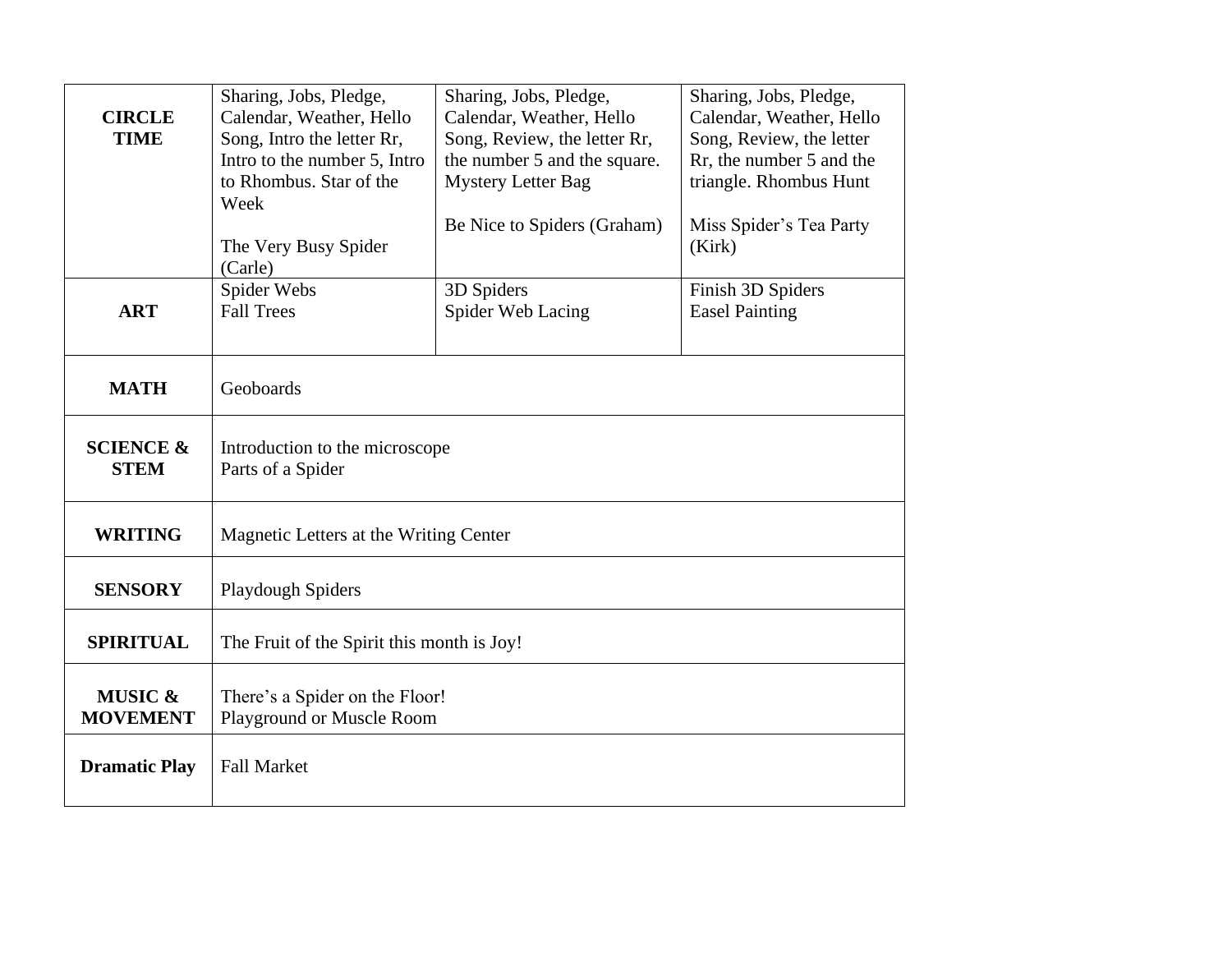| <b>Special Notes</b> | On Tuesday we will have a visit from the Fire Department! |
|----------------------|-----------------------------------------------------------|
| And                  |                                                           |
| <b>Reminders</b>     |                                                           |



| Teachers: Friday & Dicari |                                                                | <b>Theme: Halloween</b>      |                          |
|---------------------------|----------------------------------------------------------------|------------------------------|--------------------------|
| Week of:                  | <b>TUESDAY</b>                                                 | WEDNESDAY                    | <b>THURSDAY</b>          |
| 10/26/21                  | 26                                                             | 27                           | 28                       |
|                           | Sharing, Jobs, Pledge,                                         | Sharing, Jobs, Pledge,       | Sharing, Jobs, Pledge,   |
| <b>CIRCLE</b>             | Calendar, Weather, Hello                                       | Calendar, Weather, Hello     | Calendar, Weather, Hello |
| <b>TIME</b>               | Song, Intro the letter Nn,                                     | Song, Review, the letter Nn, | Song, Review, the letter |
|                           | Intro to the number 6, Intro                                   | the number 6 and the oval.   | Nn, the number 6 and the |
|                           | to Oval. Star of the Week                                      | <b>Mystery Letter Bag</b>    | oval.                    |
|                           |                                                                |                              |                          |
|                           | It's Pumpkin Time (Hall)                                       | Room on the                  | Tucker's Spooky          |
|                           |                                                                | Broom(Donaldson)             | Halloween (McGuirk)      |
|                           |                                                                |                              |                          |
| <b>ART</b>                | Shape Jack-o-Lanterns                                          | Spin Art Pumpkins            | <b>Halloween Party!</b>  |
|                           | <b>Pumpkin Collage</b>                                         |                              |                          |
|                           |                                                                |                              |                          |
|                           |                                                                |                              |                          |
| <b>MATH</b>               | <b>Halloween Sorting</b>                                       |                              |                          |
|                           |                                                                |                              |                          |
| <b>SCIENCE</b>            | Pumpkins, Mallets and Golf Tees                                |                              |                          |
|                           | Parts of a pumpkin.                                            |                              |                          |
|                           | Grow a pumpkin                                                 |                              |                          |
|                           |                                                                |                              |                          |
|                           |                                                                |                              |                          |
| <b>WRITING</b>            |                                                                |                              |                          |
|                           | Halloween Cards – pumpkin shapes, stickers and glitter crayons |                              |                          |